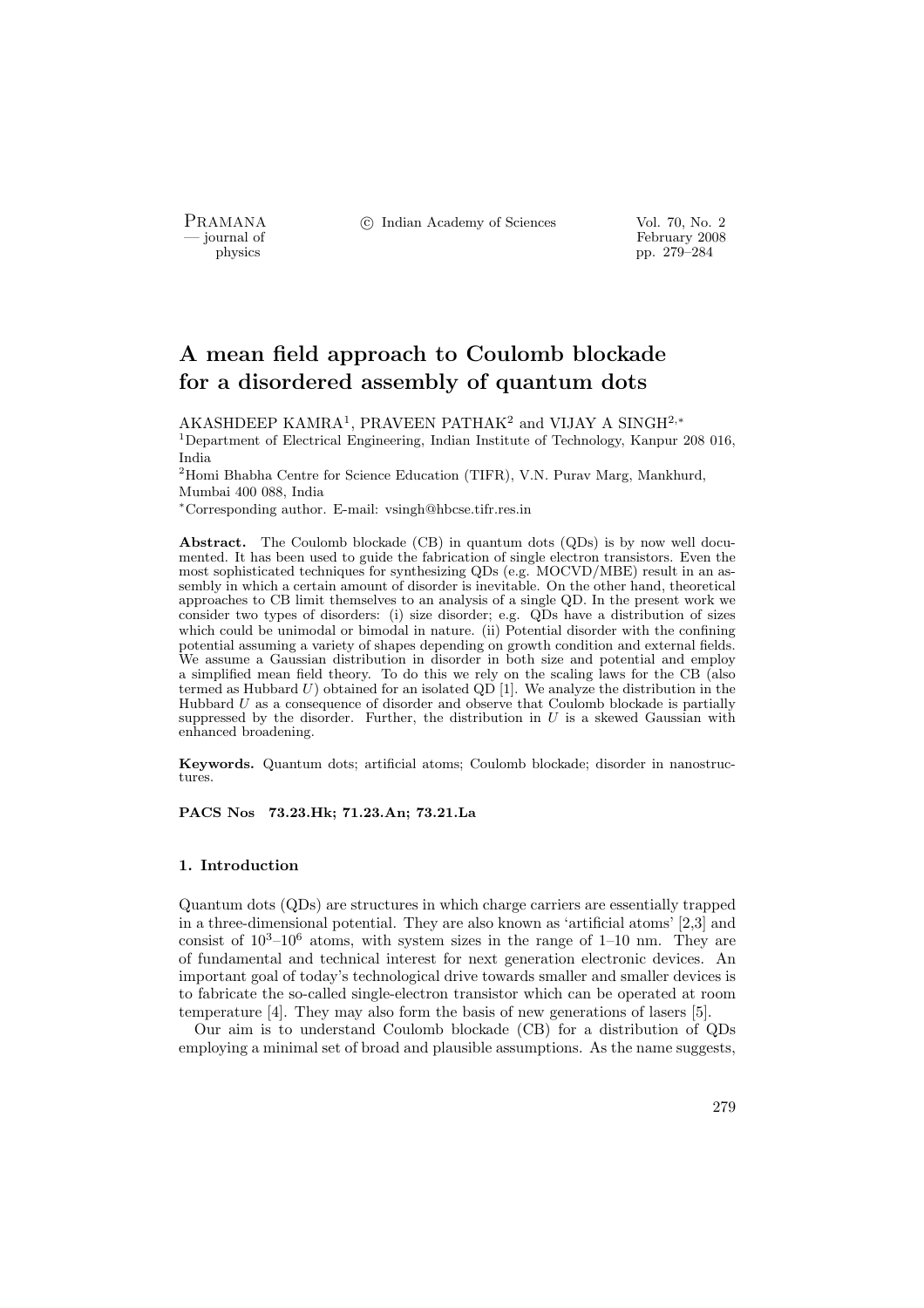# Akashdeep Kamra, Praveen Pathak and Vijay A Singh

CB is the energy price paid in adding an electron to a QD. Classically, this price is  $\approx e^2/C$ , where e is the electron charge and C is the capacitance of the QD. In many-body quantum mechanics, this price is given a name, namely Hubbard U.

The Coulomb blockade is the model led by an effective Hubbard  $U$  which in the simplest case depends on size  $R$  of the QD in the following fashion [1]:

$$
U = \frac{C}{R^{\beta}},\tag{1}
$$

where value of  $\beta \in [0.33, 1]$  depends on the confinement potential. As demonstrated earlier,  $\beta \approx 0.33$  when confinement is quasi-triangular and  $\beta$  approaches 1 as confinement tends towards a quasi-square well [1]. We propose to understand CB in an assembly of QDs by combining the single dot result (eq. (1)) with Kane's approach [6].

#### 2. Size disorder

As stated in the Introduction, our aim is to understand CB for a distribution of QDs. The growth of the QDs is a stochastic process and it appears reasonable to assume dots with a Gaussian distribution of radius R centered around a mean  $R_0$ ,

$$
P_R = \frac{1}{\sqrt{2\pi}\sigma} \exp\left(-\frac{(R - R_0)^2}{2\sigma^2}\right),\tag{2}
$$

$$
U_0 = \frac{C}{R_0{}^\beta},\tag{3}
$$

where we pause to define a mean Hubbard  $U_0$  related to the mean dot radius  $R_0$ .

The CB line shape is determined by transforming eq. (2) to the energy axis as is commonly done

$$
P(U) = \frac{1}{\sqrt{2\pi}\sigma} \int_0^\infty \delta\left(U - \frac{C}{R^\beta}\right) \exp\left(-\frac{(R - R_0)^2}{2\sigma^2}\right) dR. \tag{4}
$$

This can be solved quite easily to obtain

$$
P(U) = \frac{1}{\sigma\sqrt{2\pi}} \frac{C^{1/\beta}}{\beta U^{(1+\beta)/\beta}} \exp\left[-\frac{C^{2/\beta}}{2\sigma^2} \left(\frac{1}{U^{1/\beta}} - \frac{1}{U_0^{1/\beta}}\right)^2\right].
$$
 (5)

The CB line shape is approximately Gaussian for small  $\sigma/R_0$  as can be seen in figure 1. Another aspect worth noting is that the mean Hubbard  $U_0$  and the location of the Hubbard U peak are not identical. To see this, we set derivative of  $P(U)$  (eq. (5)) to zero and obtain

$$
U_p = U_0 \left( \frac{-R_0^2/\sigma^2 + \sqrt{R_0^4/\sigma^4 + 4(\beta + 1)R_0^2/\sigma^2}}{2(\beta + 1)} \right)^{\beta}.
$$
 (6)

280 Pramana – J. Phys., Vol. 70, No. 2, February 2008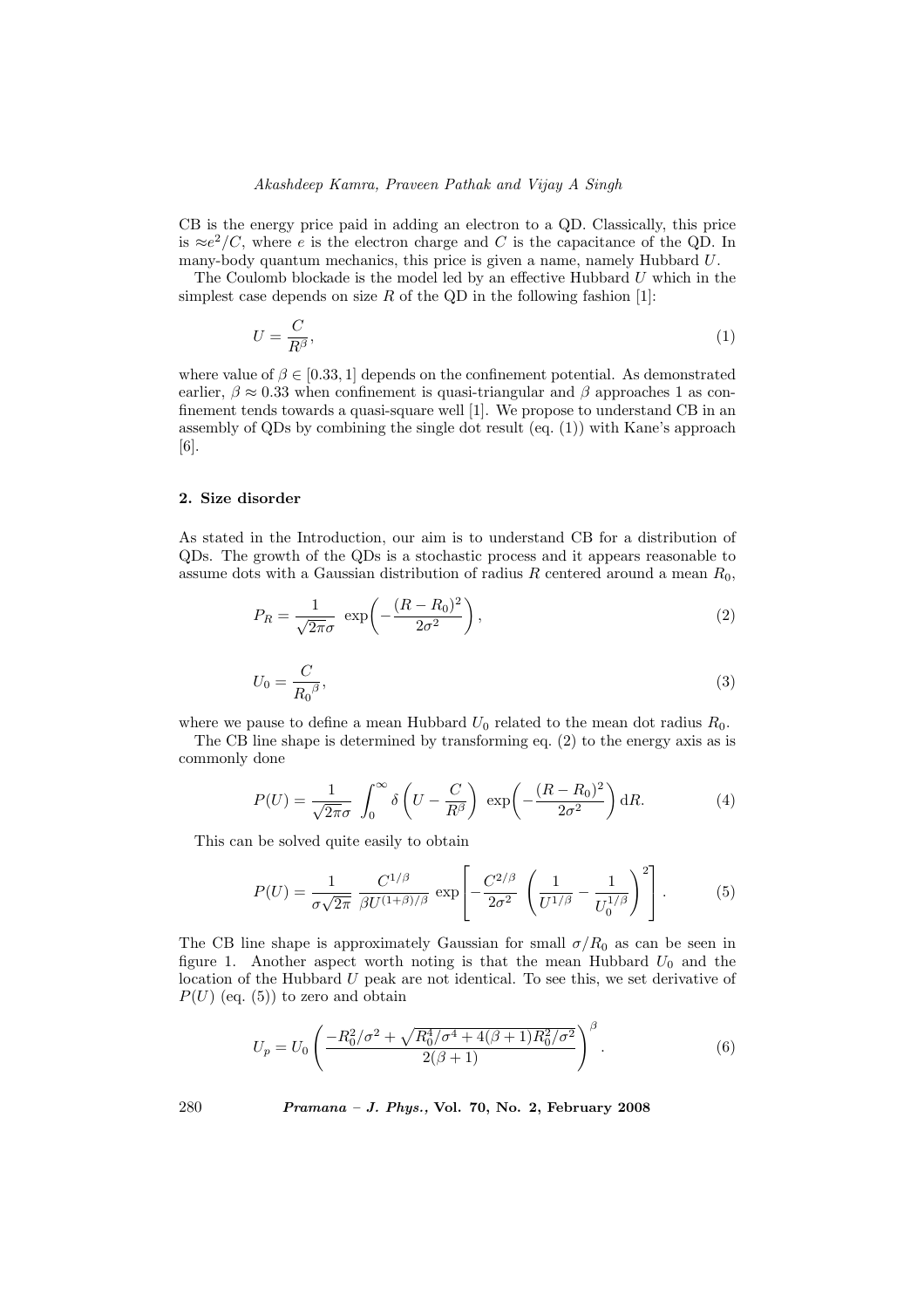Mean field approach to Coulomb blockade



**Figure 1.** The distribution  $P(U)$  vs. U for size disorder. Horizontal arrows indicate the downshift. The values assumed for the plot above are  $U_0 = 0.2$ eV,  $R_0 = 5$  nm and  $\beta = 1$ .



Figure 2.  $U_p/U_0$  vs.  $\beta$  for size disorder. Clearly suppression of CB increases with  $\beta$  and also disorder. We assumed  $R_0 = 5$  nm for the plot above.

For  $\sigma/R_0 \rightarrow 0$ ,  $U_p = U_0$ , as expected. However, for reasonable  $\sigma$  the above expression can be Taylor expanded and neglecting the third- and higher-order terms, we obtain

$$
U_0 - U_p = \Delta U \approx U_0 (\beta + \beta^2) \frac{\sigma^2}{R_0^2}.
$$
\n
$$
\tag{7}
$$

Thus we see a clear downshift. This is shown in figure 1 by horizontal arrows.

The peak in energy plot is at  $P(U_p)$ . We can obtain an approximate expression for the full-width at half-maximum (FWHM)  $(U_{\rm FWHM})$  of the energy profile if the

Pramana – J. Phys., Vol. 70, No. 2, February 2008 281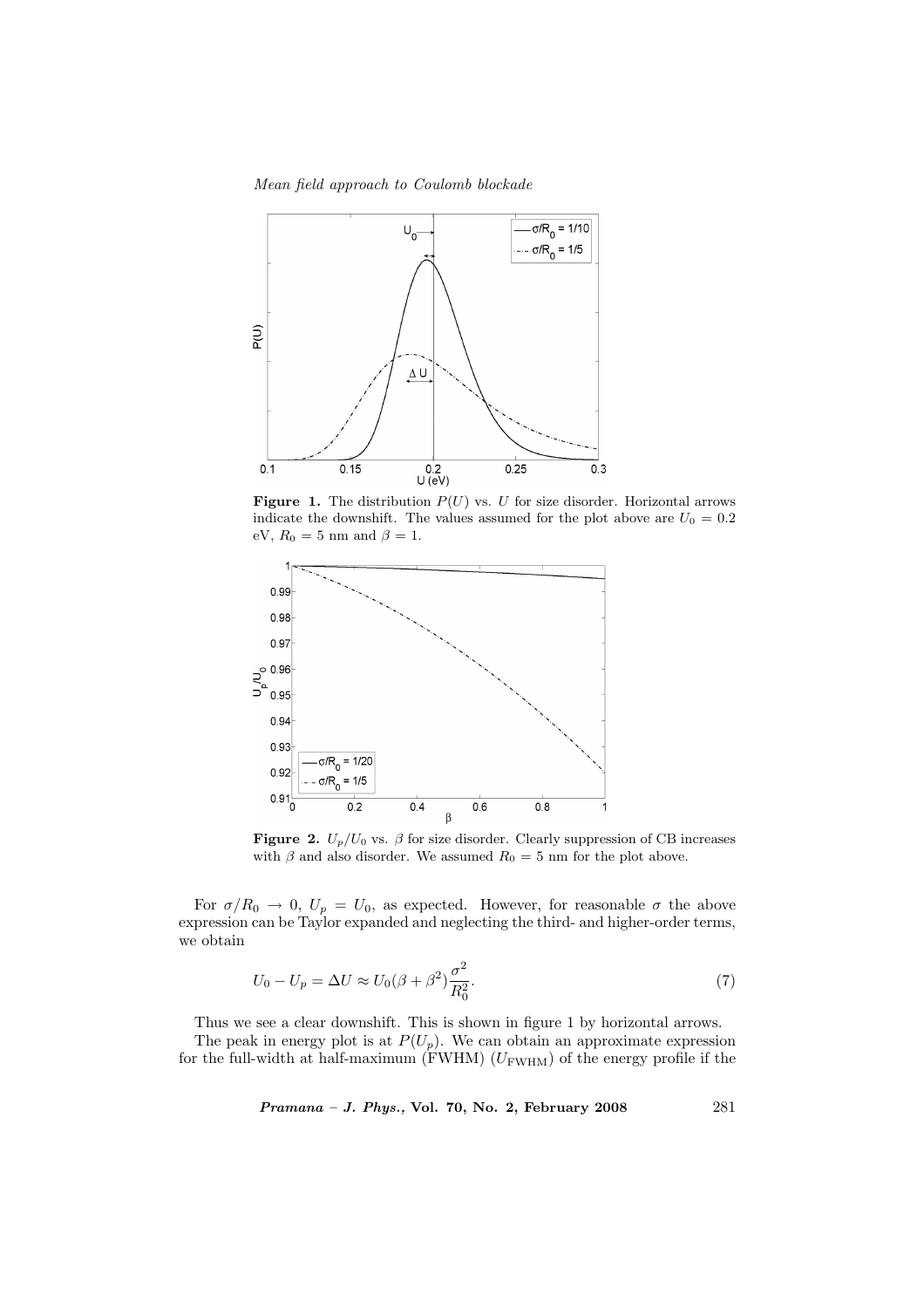Akashdeep Kamra, Praveen Pathak and Vijay A Singh



**Figure 3.** The distribution  $P(U)$  vs. U for confinement disorder. Horizontal arrows indicate the downshift. The values assumed for the plot above are  $U_0$  $= 0.4$  eV and  $R = 5$  nm.

prefactor dependence  $U^{(1+\beta)/\beta}$  is ignored. This is calculated for reasonably small  $\sigma/R_0$  as

$$
U_{\text{FWHM}} \approx \frac{C}{R_0} \frac{\beta}{R_0^{\beta}} 2\sqrt{2\ln 2} \sigma. \tag{8}
$$

Note that this is an approximate result. A larger value of  $U_{\text{FWHM}}$  is expected if the full expression is employed.

For a better insight we analyse  $U_p/U_0$  with respect to  $\beta$ . This has been depicted in figure 2. It can be seen that the ratio decreases quadratically with increasing  $\beta$ , i.e. the suppression of CB is more pronounced for quasi-square well confinement as compared to quasi-harmonic confinement. Another feature worth noting is that ratio decreases with increasing value of  $\sigma/R_0$ , which implies that the suppression becomes more pronounced for greater disorder.

#### 3. Confinement disorder

In spite of the most sophisticated experimental techniques, the growth of QDs may lead to irregular charge distribution. This, in turn, gives rise to confinement potentials with considerable disorder. We have also seen that  $\beta$  (eq. (1)) depends on confinement potential. For the sake of simplicity we model disorder in confinement by a Gaussian distribution in  $\beta$ . Here we assume radius of the QDs to be fairly constant  $(R)$  to avoid unnecessary complications. Thus we have

$$
P_{\beta} = \frac{1}{\sigma\sqrt{2\pi}} \exp\left(-\frac{(\beta - \beta_0)^2}{2\sigma^2}\right) \tag{9}
$$

and we pause once again to define  $U_0$  related to mean  $\beta_0$ .

282 Pramana – J. Phys., Vol. 70, No. 2, February 2008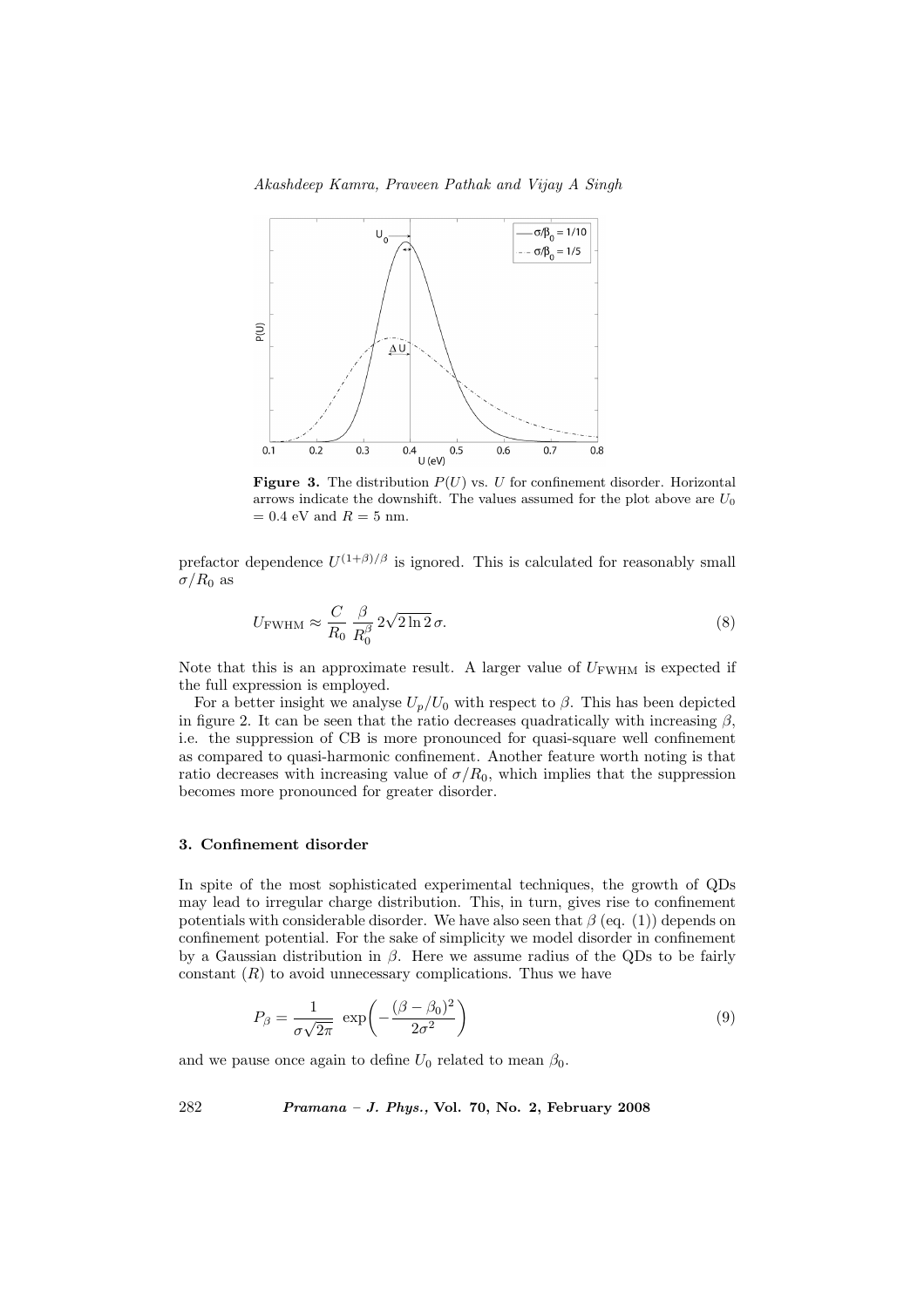Mean field approach to Coulomb blockade

$$
U_0 = \frac{C}{(R/R_0)^{\beta_0}}.\tag{10}
$$

Here we have taken ratio of  $R$  and  $R_0$  to ensure that the denominator is dimensionless. For the rest of the analysis, we take  $R_0 = 1$  nm. Transforming eq. (9) to the energy axis as was done before, we obtain

$$
P(U) = \frac{1}{U(\sigma \ln R)\sqrt{2\pi}} \exp\left[-\frac{(\ln U - \ln U_0)^2}{2(\sigma \ln R)^2}\right].
$$
 (11)

This log normal distribution in  $U$  is depicted in figure 3. Locating the peak of the distribution obtained by the standard method of equating derivative to zero we obtain

$$
U_0 - U_p = \Delta U = U_0 \left[ 1 - \exp\{-(\sigma \ln R)^2\} \right].
$$
 (12)

For small  $\sigma \ln R$ , which is the case generally, the above expression can be appropriately approximated to

$$
\Delta U \approx U_0 \ (\sigma \ln R)^2. \tag{13}
$$

Once again we see a downshift in  $U$ . To obtain the dependence of downshift on disorder we need to quantify the same. We reasonably treat FWHM as the amount of disorder. For small  $\sigma$ , FWHM is calculated to be

$$
U_{\text{FWHM}} \approx C \frac{\ln R}{R^{\beta_0}} (2\sqrt{2\ln 2}\sigma). \tag{14}
$$

Hence we obtain  $U_{\rm FWHM} \propto \sigma$ . Thus alternately we can also measure disorder in terms of  $\sigma$ . Equation (13) shows that suppression of CB increases with  $\sigma$ . Once again we are able to demonstrate the increase in suppression of CB with increasing disorder.

# 4. Conclusion

Some workers have argued that the size distribution in an assembly of QDs is log normal, while others have suggested bimodal distribution in the case of III–V semiconductor QDs. We are currently examining CB for such distribution.

Even in the quantum many-body calculations, the CB of the additional electron does not appear to depend on the number of electrons already added to the QD. In a series of careful calculations carried out by Pandey *et al* [1] it was found that exponent  $\beta$  has a very weak dependence on the number of electrons  $(N)$  in the QD.

$$
\beta(N) \sim N^{\eta}, \quad \eta \approx 0.05. \tag{15}
$$

Hence we are justified in ignoring this  $N$  dependence in our analysis.

Very interestingly we observe that both types of disorders (size and confinement potential) shift the CB to a lower value. Thus we may expect an attenuation in the CB. We pause to realize the physical significance of this. There is bound to

*Pramana – J. Phys.*, Vol. 70, No. 2, February 2008 283